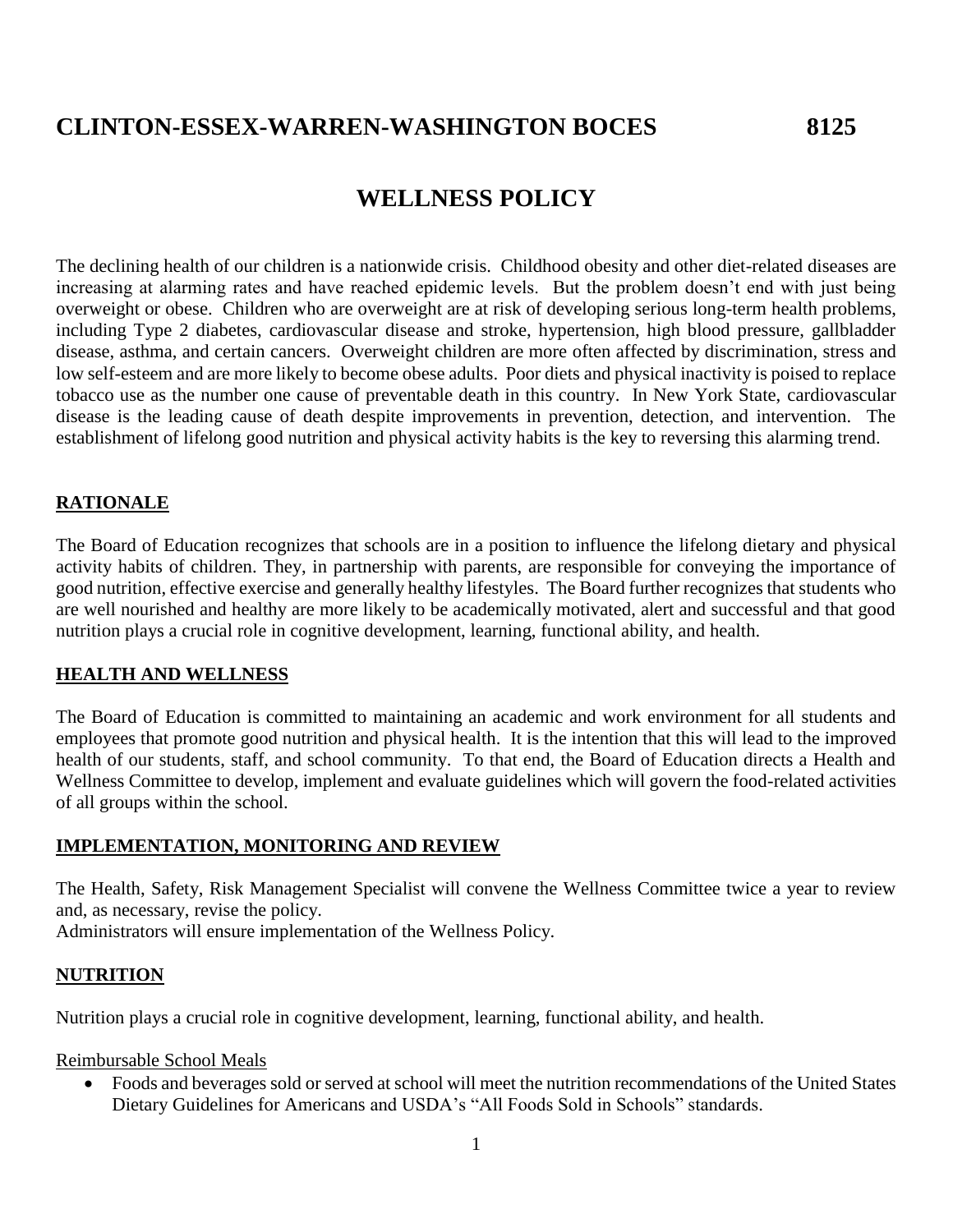- CVES will provide students and staff with access to a variety of affordable, nutritious, and appealing foods that meet the health and nutrition needs of students and will provide clean, safe, and pleasant settings and adequate time for students to eat.
- To the maximum extent practicable, CVES will participate in available federal school meal programs.
- School personnel will encourage students to choose and consume full meals for maximum nutritional benefit.

## Foods and Beverages Sold Individually (during the school day)

All food and beverages sold outside the reimbursable school meal programs (including vending machines) during the school day, will meet the nutrition requirements established by local, state and federal statutes and regulations. On a case by case basis, building administration will use local, state, and federal statutes and regulations as a guideline when making exceptions to this policy.

### Fundraising Activities

To support community health and school nutrition education efforts, CVES will encourage fundraising activities that promote physical activity and healthy nutritional choices.

### Celebrations

Schools should limit celebrations that involve foods that do not meet the nutrition standards. Parents will be encouraged to send in healthy treats for celebrations.

### Classroom Preparations

Food preparations in the classroom setting should meet nutritional requirements established by local, state, and federal statutes and regulations.

## Nutrition Education and Promotion

CVES aims to teach, encourage and support healthy eating by students and staff. CVES should provide nutrition education and engage in nutrition promotion that:

- Provides students with the knowledge and skills necessary to promote and protect their health.
- Integrates into other components of a coordinated program.
- Includes enjoyable, developmentally appropriate, culturally relevant, participatory activities, such as contests, promotions, taste testing, farm visits, and school gardens.
- Promotes fruits, vegetables, whole grain products, low fat and fat-free dairy products, healthy food preparation methods, and health enhancing nutrition practices.
- Includes training for teachers and other staff.
- Encourages parents to provide healthy snacks.
- Encourages staff to model and promote healthy food and beverage choices, along with healthy wellness behaviors.

## **PHYSICAL ACTIVITY**

### Daily Activity K-12

CVES will provide daily physical activity for all students required under New York State educational law. New York State Standards will serve as a guide for the physical education program. A certified physical education teacher will teach all physical education classes. Students will participate in moderate to vigorous physical